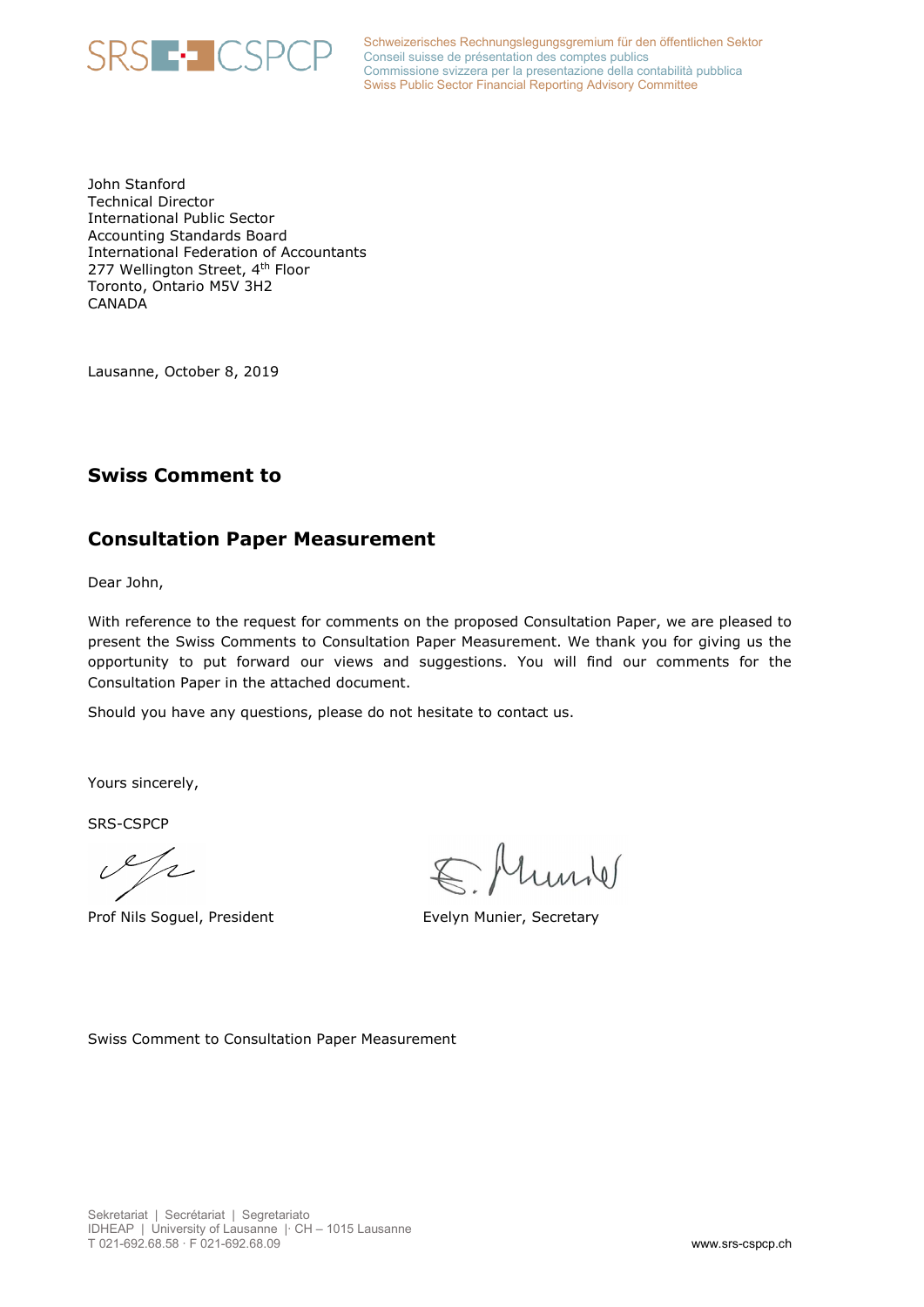## **Swiss Comment to**

# **Consultation Paper Measurement**

|     | <b>Table of Content</b><br>Page |  |
|-----|---------------------------------|--|
| 1.  |                                 |  |
| 2.  |                                 |  |
| З.  |                                 |  |
| 4.  |                                 |  |
| 5.  |                                 |  |
| 6.  |                                 |  |
| 7.  |                                 |  |
| 8.  |                                 |  |
| 9.  |                                 |  |
| 10. |                                 |  |
| 11. |                                 |  |
| 12. |                                 |  |
| 13. |                                 |  |
| 14. |                                 |  |
| 15. |                                 |  |
| 16. |                                 |  |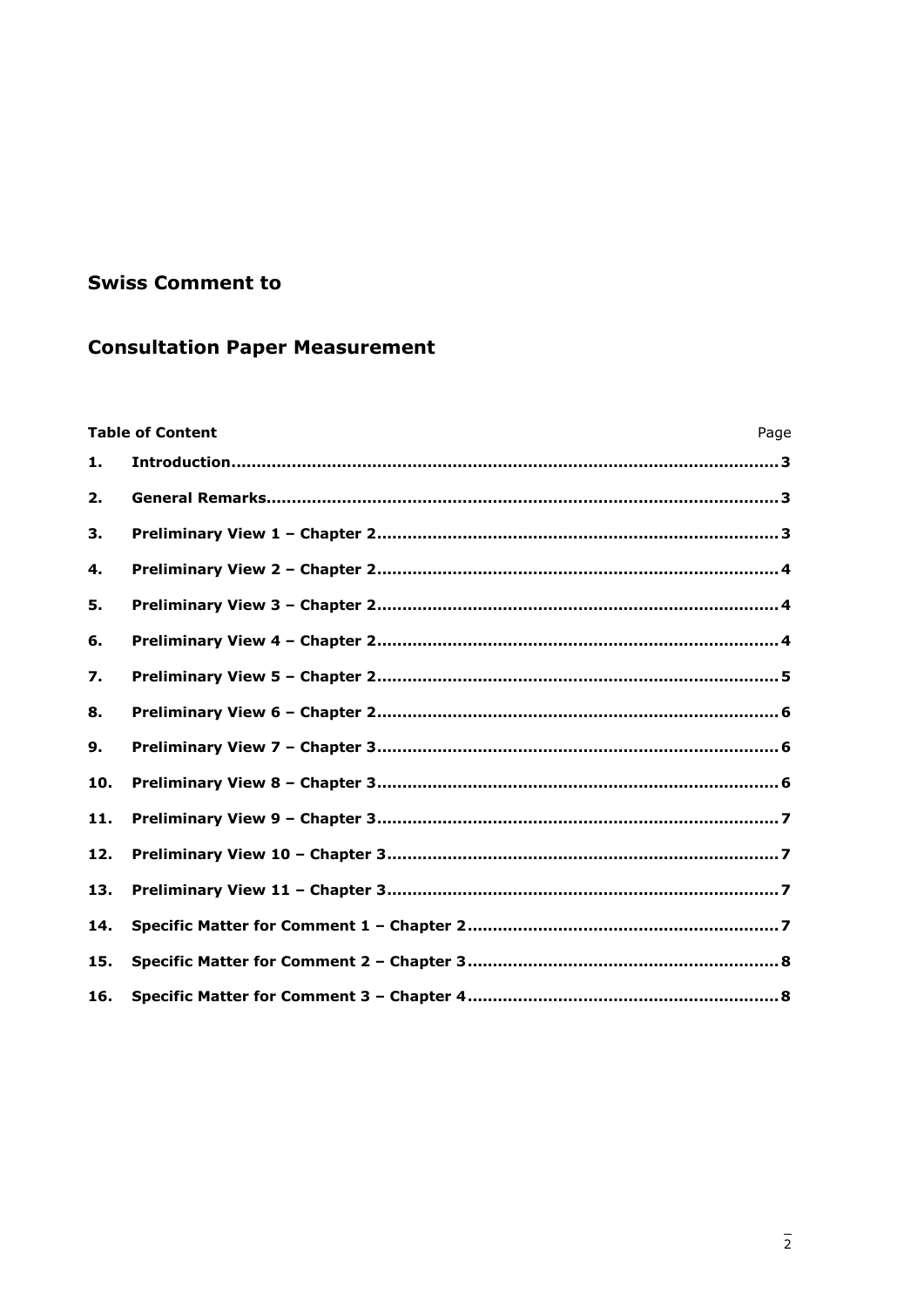#### <span id="page-2-0"></span>**1. Introduction**

The Swiss Public Sector Financial Reporting Advisory Committee (SRS-CSPCP) was established in 2008 by the Swiss Federal Ministry of Finance together with the 26 cantonal Ministers of Finance. One of its aims is to provide the IPSAS Board with a consolidated statement for all three Swiss levels of government (municipalities, cantons and Confederation).

The SRS-CSPCP has discussed the CP Measurement and comments as follows.

#### <span id="page-2-1"></span>2. **General Remarks**

The SRS-CSPCP appreciates the improved and extended structure of this Consultation Paper. It is of the opinion that the additional inclusion of a draft ED represents real added value for the consultation. The appended Draft ED enables the respondents to gain at an early stage a picture of the future Standard and to formulate their responses accordingly.

The SRS-CSPCP is basically of the opinion that a new Standard on Measurement makes sense. As the IPSASB has already stated, various measurement bases are distributed over a number of IPSAS Standards. It would therefore be logical to combine all these bases in a single Standard. A second reason for drawing up an own standard on measurement bases lies in the fact that the Standards are more binding on the user than the Conceptual Framework.

However, the SRS-CSPCP finds that there are some discrepancies in the definitions, which are repeated in various passages of the Consultation Paper. This makes more difficult the considerations about the comments to be given. Further, the SRS-CSPCP has the impression that the IPSASB's proposals and in particular the terminology used tend to be too closely aligned with the private sector.

Consistency of the new Standard with the provisions of the Conceptual Framework is also a key point.

#### <span id="page-2-2"></span>**3. Preliminary View 1 – Chapter 2**

*The IPSASB's Preliminary View is that the fair value, fulfillment value, historical cost and replacement cost measurement bases require application guidance.*

*Do you agree with the IPSASB's Preliminary View?*

*If not, please provide your reasons, stating clearly which measurement bases should be excluded from, or added to, the list, and why.*

The SRS-CSPCP agrees with the IPSASB's view. The four proposed measurement bases are those, which are most frequently applied or should possibly exclusively be used. Therefore, in the new Standard the four above mentioned bases (*fair value, fulfillment value, historical cost, replacement cost*) should be described and together with how they should be implemented.

If other measurement bases are mentioned in other Standards, they should as far as possible be replaced by the four above mentioned bases. If, however, the IPSASB concludes that for one or the other Standard other measurement bases than the four mentioned measurement bases must be applied, these other bases should also be explained and described. Depending on the frequency with which these other measurement bases are employed, is to be decided whether they too are described and explained in the Measurement Standard or in the relevant Standard.

For the SRS-CSPCP a consistent way to linking both the Conceptual Framework and the individual Standards in respect of the measurement bases is important. Therefore there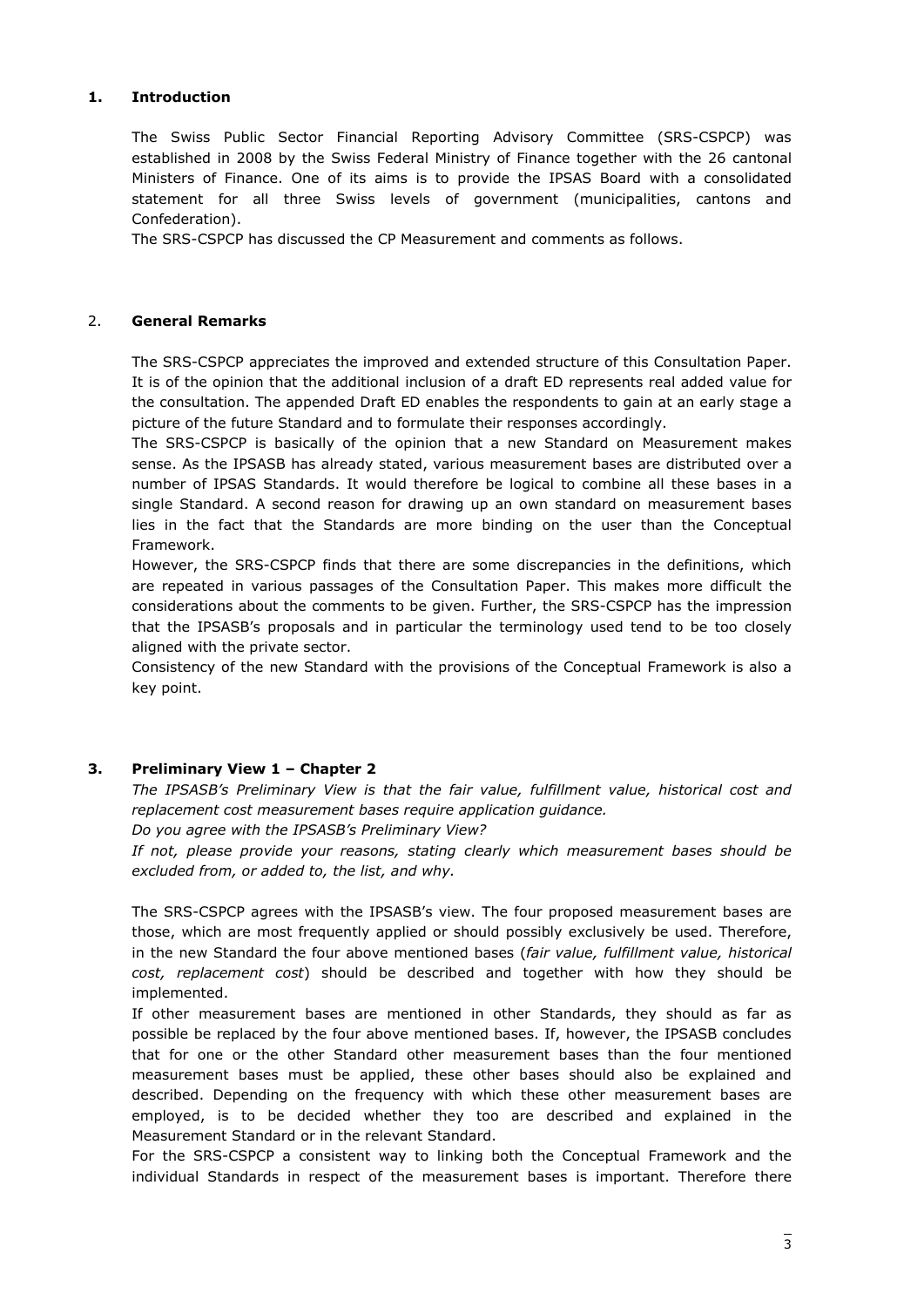should be no duplications in the definitions or discrepancies between the recommendations how to implement the various bases in the various documents.

#### <span id="page-3-0"></span>**4. Preliminary View 2 – Chapter 2**

*The IPSASB's Preliminary View is that the application guidance for the most commonly used measurement bases should be generic in nature in order to be applied across the IPSAS suite of standards. Transaction specific measurement guidance will be included in the individual standards providing accounting requirements and guidance for assets and liabilities. Do you agree with the IPSASB's Preliminary View?*

*If not, please provide your reasons, and state what guidance should be included, and why.*

The SRS-CSPCP is in agreement with the IPSASB's view: In the new Standard the most commonly used measurement bases must be described and their application explained. This facilitates the application of these bases in all the Standards concerned. Thus, details of the measurement should then be governed and explained individually in the Standards concerned. However, the SRS-CSPCP points out that in the individual Standards no elements, e.g. a different/alternative measurement base, should be introduced, which have not beforehand been mentioned in the "Base Standard" (i.e. in the *IPSAS Measurement*).

#### <span id="page-3-1"></span>**5. Preliminary View 3 – Chapter 2**

*The IPSASB's Preliminary View is that guidance on historical cost should be derived from existing text in IPSAS. The IPSASB has incorporated all existing text and considers Appendix C: Historical Cost–Application Guidance for Assets, to be complete. Do you agree with the IPSASB's Preliminary View?*

*If not, please provide your reasons, stating clearly what you consider needs to be changed?*

The SRS-CSPCP supports the IPSASB's view that guidance for historical cost should be derived from the existing IPSASs. As historical cost may apply not only for fixed assets and intangible assets, but also for liabilities, this point or possibility should be left open in the definition.

The SRS-CSPCP considers it important that subsequent measurements are also described and explained in this Standard. If this is not possible as a result of special requirements or characteristics of an asset, then these subsequent measurements should only be governed in the Standard concerned (i.e. not in the *IPSAS Measurement*).

#### <span id="page-3-2"></span>**6. Preliminary View 4 – Chapter 2**

*The IPSASB's Preliminary View is that fair value guidance should be aligned with IFRS 13, taking into account public sector financial reporting needs and the special characteristics of the public sector. The IPSASB considers Appendix A: Fair Value–Application Guidance, to be complete.*

*Do you agree with the IPSASB's Preliminary View?*

*If not, please provide your reasons, stating clearly what you consider needs to be changed?*

The SRS-CSPCP is of the opinion that IFRS 13 cannot be applied to the public sector unreservedly. It is not in agreement with the idea that the definition of and the guidance on *fair value* are closely aligned with IFRS 13.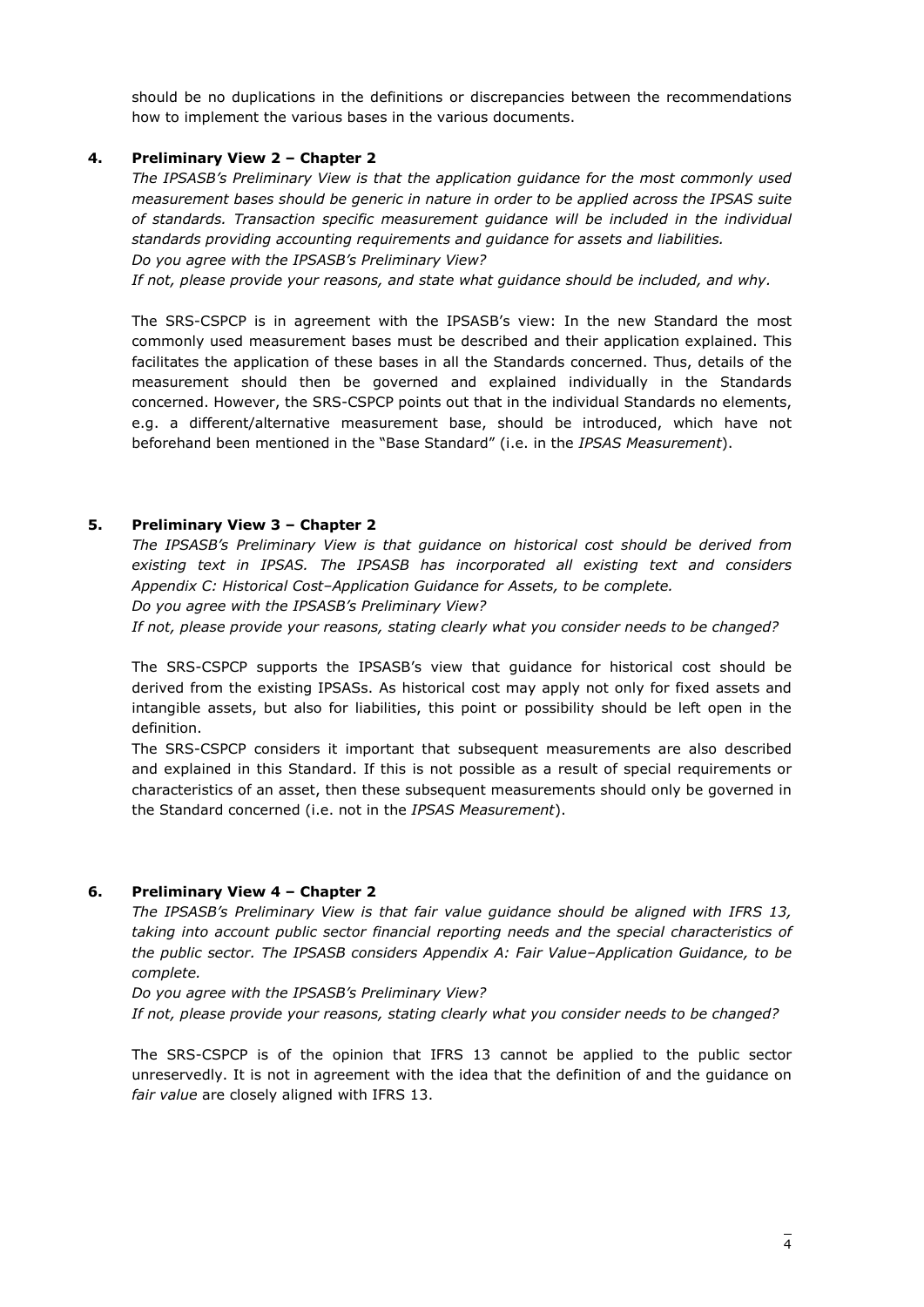The SRS-CSPCP makes the following comments:

- 1) In Appendix B there are four definitions of *fair value*, which are similar but not completely identical. The SRS-CSPCP considers it important that the considered definitions remain consistent in order to avoid misunderstandings and false interpretations.
- 2) The expressions "*most advantageous market*" (see Point A.7) and "*highest and best use*" (see Points A.18 and A.19) are not relevant for the public sector; indeed it is not compatible with the prudence principle, which is important for public entities.
- 3) Point A.15 refers to a market with several marketable goods. However such a market in the public sector, if it even exists, is available only for fixed assets and financial instruments. The SRS-CSPCP therefore proposes adjusting the chapter on *fair value* to the public sector, in particular by introducing references to IPSAS 21 and IPSAS 26 and adding examples.
- 4) IFRS 13 in the form presented can be employed at most for the measurement of financial instruments and investment properties. It is not a method, which can be applied in the historical cost model, not even e.g. indirectly over IPSAS 21 or IPSAS 26. In the paper under consideration, relevant statements on the relationship/interaction between IFRS 13 and the two Impairment Standards are missing. The SRS-CSPCP proposes adding these relationships in the BC of the ED.

#### <span id="page-4-0"></span>**7. Preliminary View 5 – Chapter 2**

The IPSASB's Preliminary View is that fulfilment value guidance should be based on the *concepts developed in the Conceptual Framework, expanded for application in IPSAS. The IPSASB considers Appendix B: Fulfilment Value–Application Guidance, to be complete. Do you agree with the IPSASB's Preliminary View?*

*If not, please provide your reasons, stating clearly what you consider needs to be changed.*

Although the guidance on *fulfilment value* is based on the *Conceptual Framework,* which was drawn up specifically for the public sector, the SRS-CSPCP has the impression that the definitions are in part too closely aligned with the private sector. For example, in Section B.1 "*least costly measure*" is mentioned, an expression which relates more to the private sector than the public sector.

The SRS-CSPCP has the impression that Sections B.14 and B.33 are rather contradictory. It suggests that the IPSASB review this and, if necessary, make the necessary adjustments. At the same time Section B.33 could be written in less detail.

In Appendix B it is also stated that the *time value of money* must follow the market. But in the public sector this should not necessarily be so. The IPSASB has a research project on *discount rates*. If this project also covers the *time value of money*, the new Measurement Standard should not discuss it further.

The SRS-CSPCP is of the view that the entire section should be revised everywhere where the relevance to the public sector is not clear.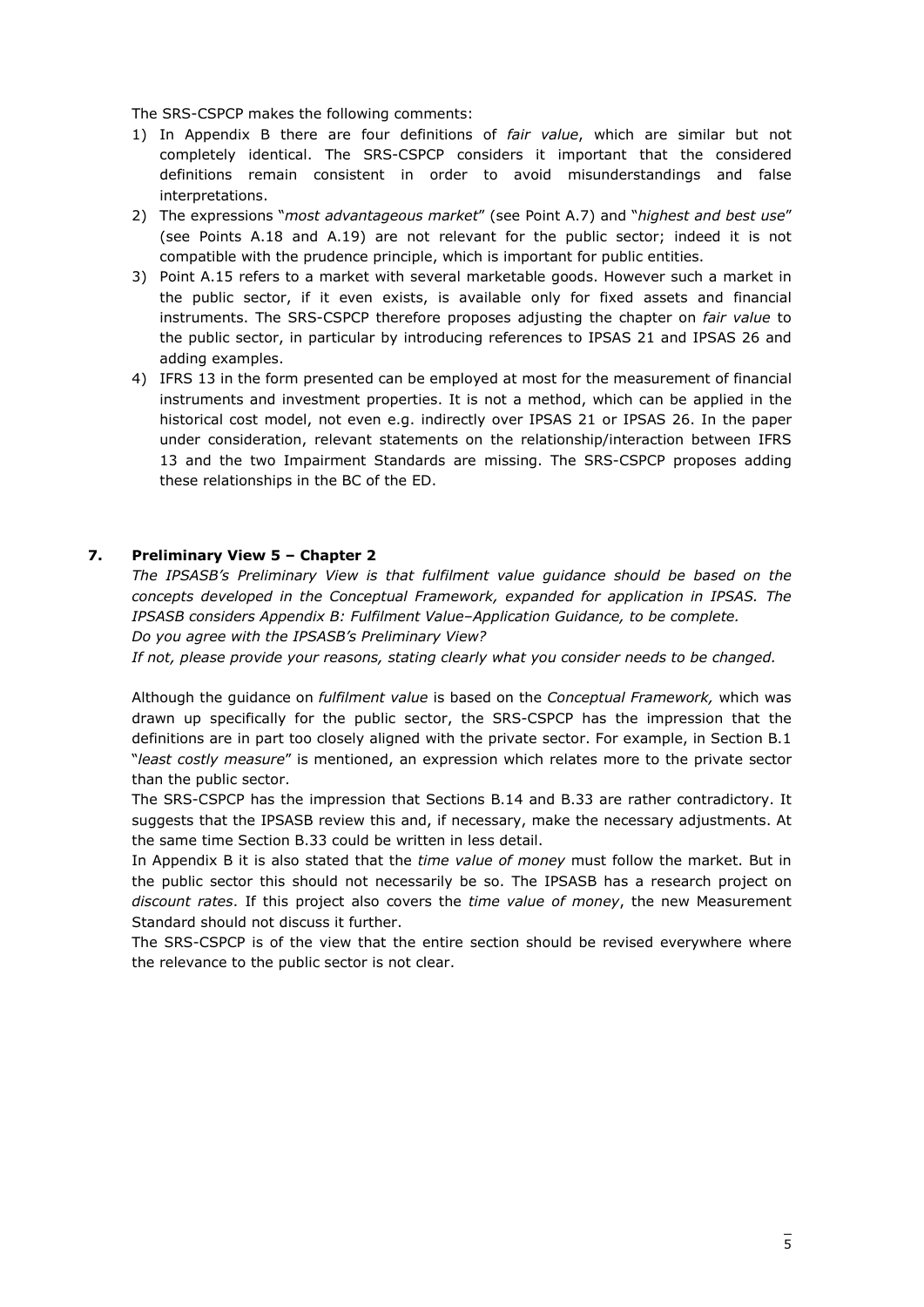#### <span id="page-5-0"></span>**8. Preliminary View 6 – Chapter 2**

*The IPSASB's Preliminary View is that replacement cost guidance should be based on the concepts developed in the Conceptual Framework, expanded for application in IPSAS. The IPSASB considers Appendix D: Replacement Cost–Application Guidance, to be complete. Do you agree with the IPSASB's Preliminary View?*

*If not, please provide your reasons, stating clearly what you consider needs to be changed.*

Although the guidance in Appendix D is based on the Conceptual Framework, here too the SRS-CSPCP also has the impression that the definitions are too closely aligned with the private sector. For example, in Section D.1 "*most economic cost*" is mentioned. However, in the public sector this is not necessarily the applicable criterion. The SRS-CSPCP is of the view that the most possible exact costs of providing a service must be adduced. And this is not necessarily the *most economic cost.*

#### <span id="page-5-1"></span>**9. Preliminary View 7 – Chapter 3**

*The IPSASB's Preliminary View is that all borrowing costs should be expensed rather than capitalized, with no exception for borrowing costs that are directly attributable to the acquisition, construction, or production of a qualifying asset.*

*Do you agree with the IPSASB's Preliminary View?*

*If not, please state which option you support and provide your reasons for supporting that option.*

The SRS-CSPCP is of the view that the distinction between borrowing costs and transaction costs is not always very clear. It therefore wishes that the definition of borrowing costs per IPSAS 5 be taken up in the new Standard. In that definition it is clear that not only interest is part of borrowing costs, but also all costs incurred by a public entity in connection with raising debt. The following example illustrates the problem: a public entity requires a bank loan to build a school. It commissions an intermediary to find a credit institute with the most favorable conditions. The intermediary's costs are presumably transaction costs, but there is no guidance as to whether these costs could or could not also be regarded as borrowing costs.

The SRS-CSPCP points out that transaction costs are defined in the new Standard. Therefore, for the sake of completeness and to provide a better understanding, the borrowing costs should also be defined.

The SRS-CSPCP agrees with the IPSASB's view on the recognition of borrowing costs and pleads that they may not be capitalized, but directly expensed in the income statement.

#### <span id="page-5-2"></span>**10. Preliminary View 8 – Chapter 3**

*The IPSASB's Preliminary View is that transaction costs in the public sector should be defined as follows:*

*Transaction costs are incremental costs that are directly attributable to the acquisition, issue or disposal of an asset or liability and would not have been incurred if the entity had not acquired, issued or disposed of the asset or liability.*

*Do you agree with the IPSASB's Preliminary View?*

*If not, please provide your reasons, and provide an alternative definition for the IPSASB to consider.*

The SRS-CSPCP agrees with this definition, with the provison that the distinction between transaction and borrowing costs is clarified (see Response to *Preliminary View 7*).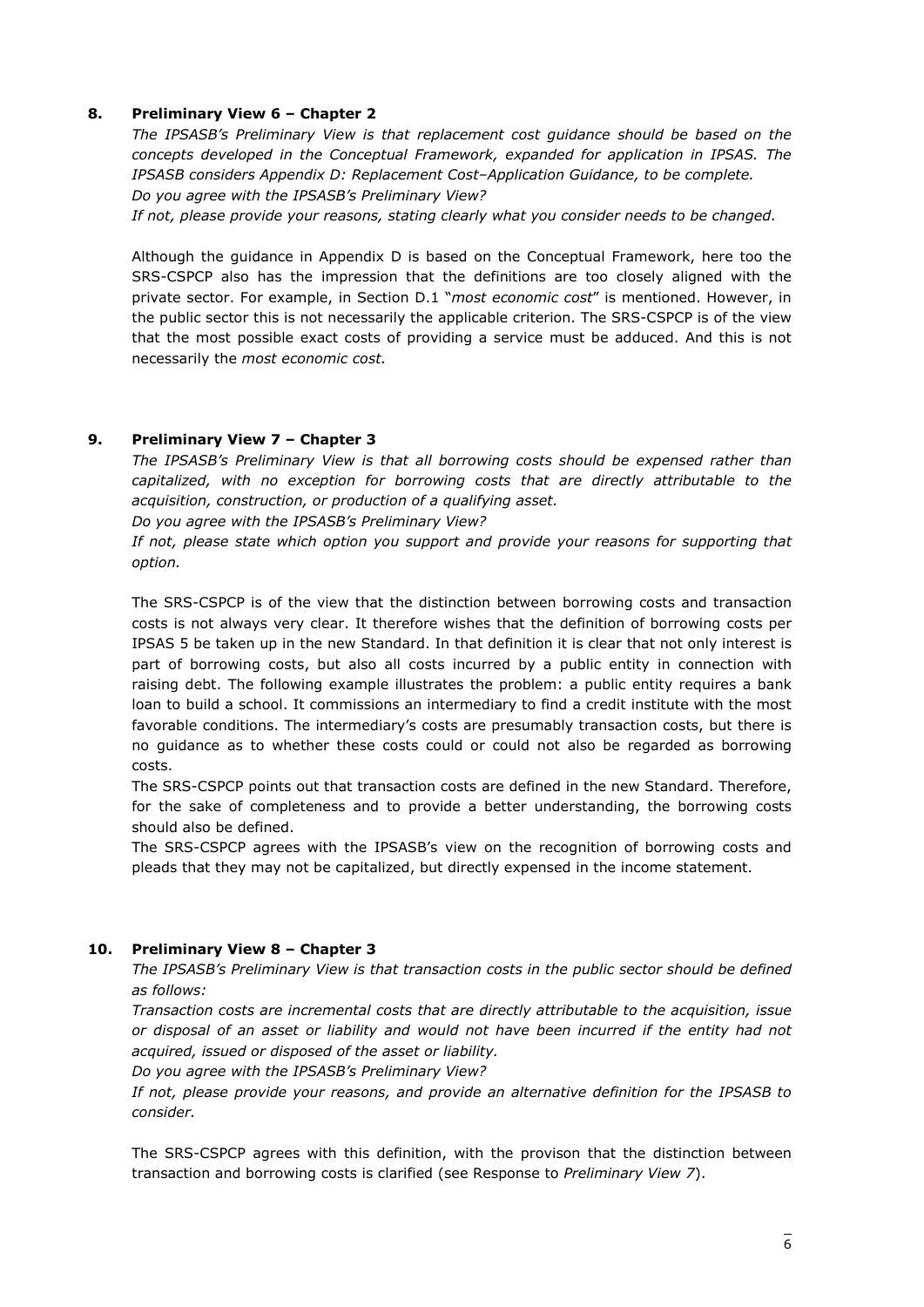#### <span id="page-6-0"></span>**11. Preliminary View 9 – Chapter 3**

*The IPSASB's Preliminary View is that transaction costs should be addressed in the IPSAS, Measurement, standard for all IPSAS.*

*Do you agree with the IPSASB's Preliminary View?*

*If not, please provide your reasons and state how you would address the treatment of transaction costs in IPSAS, together with your reasons for supporting that treatment.*

The SRS-CSPCP agrees with this view. It points out that borrowing costs must also be considered in the new Standard (see Response to *Preliminary View 7).*

#### <span id="page-6-1"></span>**12. Preliminary View 10 – Chapter 3**

*The IPSASB's Preliminary View is that transaction costs incurred when entering a transaction should be:*

*- Excluded in the valuation of liabilities measured at fulfillment value;*

*- Excluded from the valuation of assets and liabilities measured at fair value; and*

*- Included in the valuation of assets measured at historical cost and replacement cost.*

*Do you agree with the IPSASB's Preliminary View?*

*If not, please provide your reasons and state how you would treat transaction costs in the valuation of assets and liabilities, giving your rationale for your proposed treatment.*

The SRS-CSPCP agrees with this view.

#### <span id="page-6-2"></span>**13. Preliminary View 11 – Chapter 3**

*The IPSASB's Preliminary View is that transaction costs incurred when exiting a transaction should be:*

*- Included in the valuation of liabilities measured at fulfillment value;*

*- Excluded from the valuation of assets and liabilities measured at fair value; and*

*- Excluded in the valuation of assets measured at historical cost and replacement cost.*

*Do you agree with the IPSASB's Preliminary View?*

*If not, please provide your reasons and state how you would treat transaction costs in the valuation of assets and liabilities, giving your rationale for your proposed treatment.*

In the view of the SRS-CSPCP the transaction costs should also be included in a fair value measurement, because in principle they are borne by the selling party. The SRS-CSPCP agrees with the other viewpoints of the IPSASB.

#### <span id="page-6-3"></span>**14. Specific Matter for Comment 1 – Chapter 2**

*Definitions relating to measurement have been consolidated in the core text of the Illustrative ED.*

*Do you agree that the list of definitions is exhaustive?*

If not, please provide a listing of any other definitions that you consider should be included in *the list and the reasons for your proposals.*

The SRS-CSPCP has read through the various definitions and is of the view, as already mentioned in the Response to *Preliminary View 7,* that the definition of *borrowing cost* per IPSAS 5 should be added. It is also of the opinion that the definition of transport costs should be eliminated.